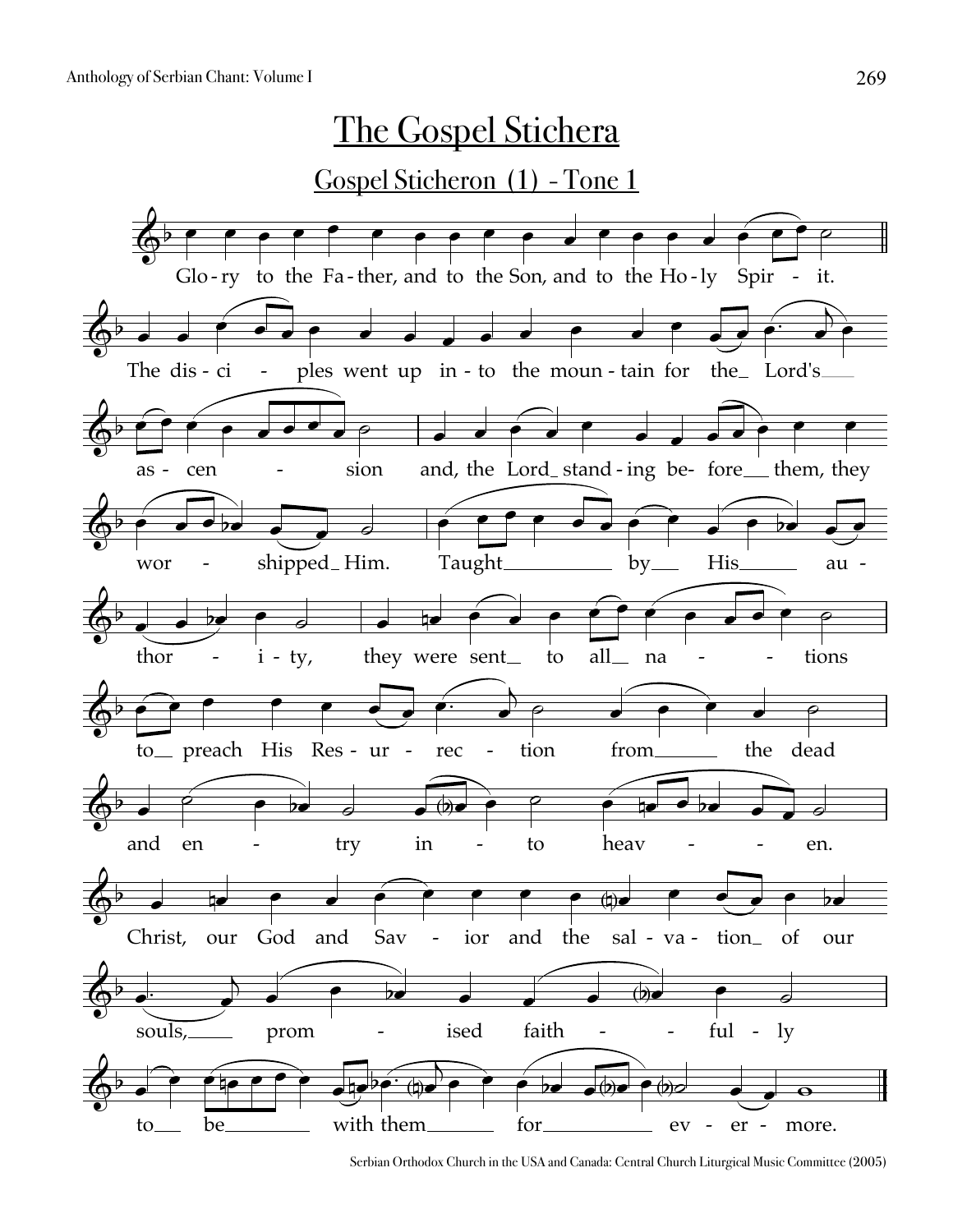

Serbian Orthodox Church in the USA and Canada: Central Church Liturgical Music Committee (2005)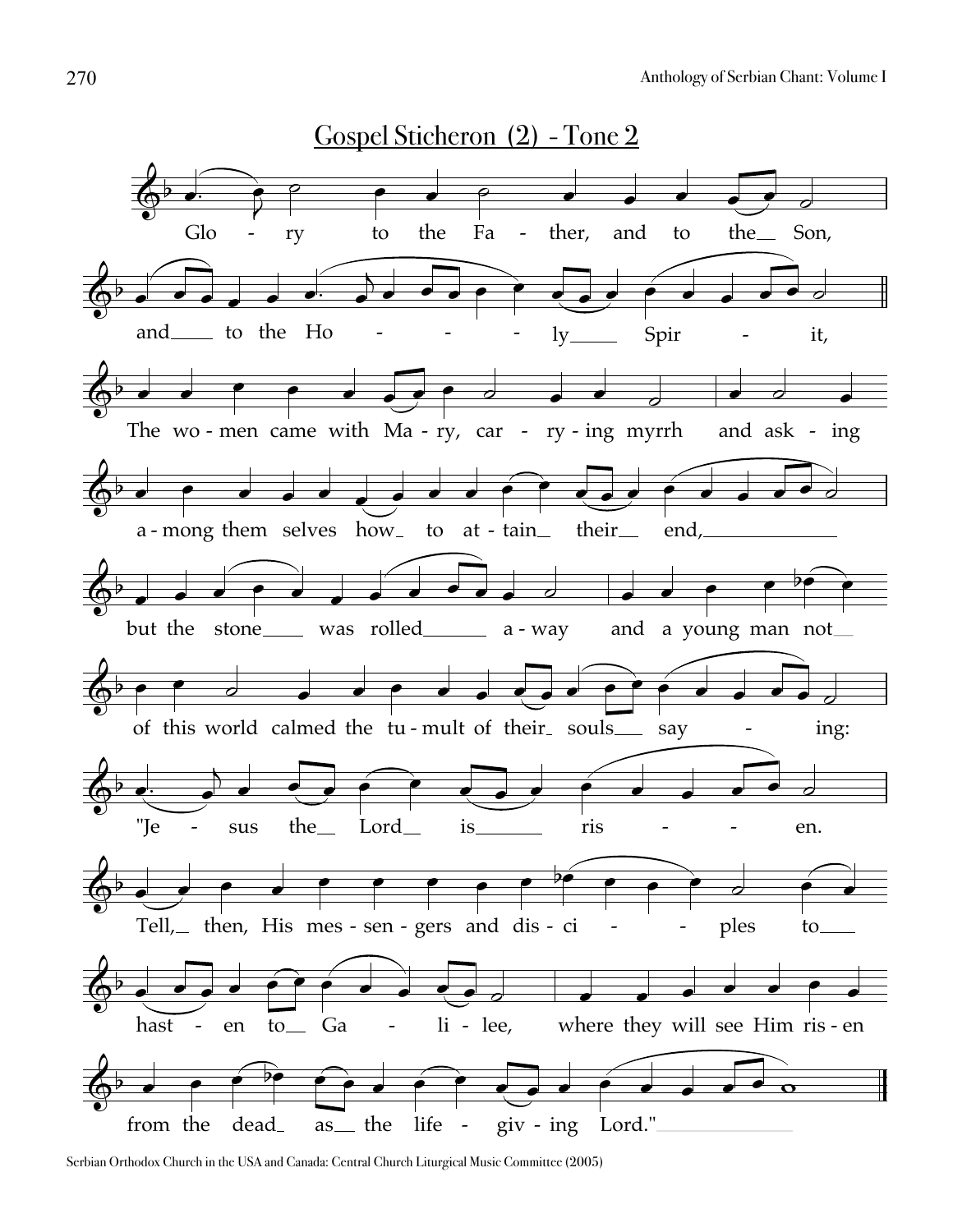

Serbian Orthodox Church in the USA and Canada: Central Church Liturgical Music Committee (2005)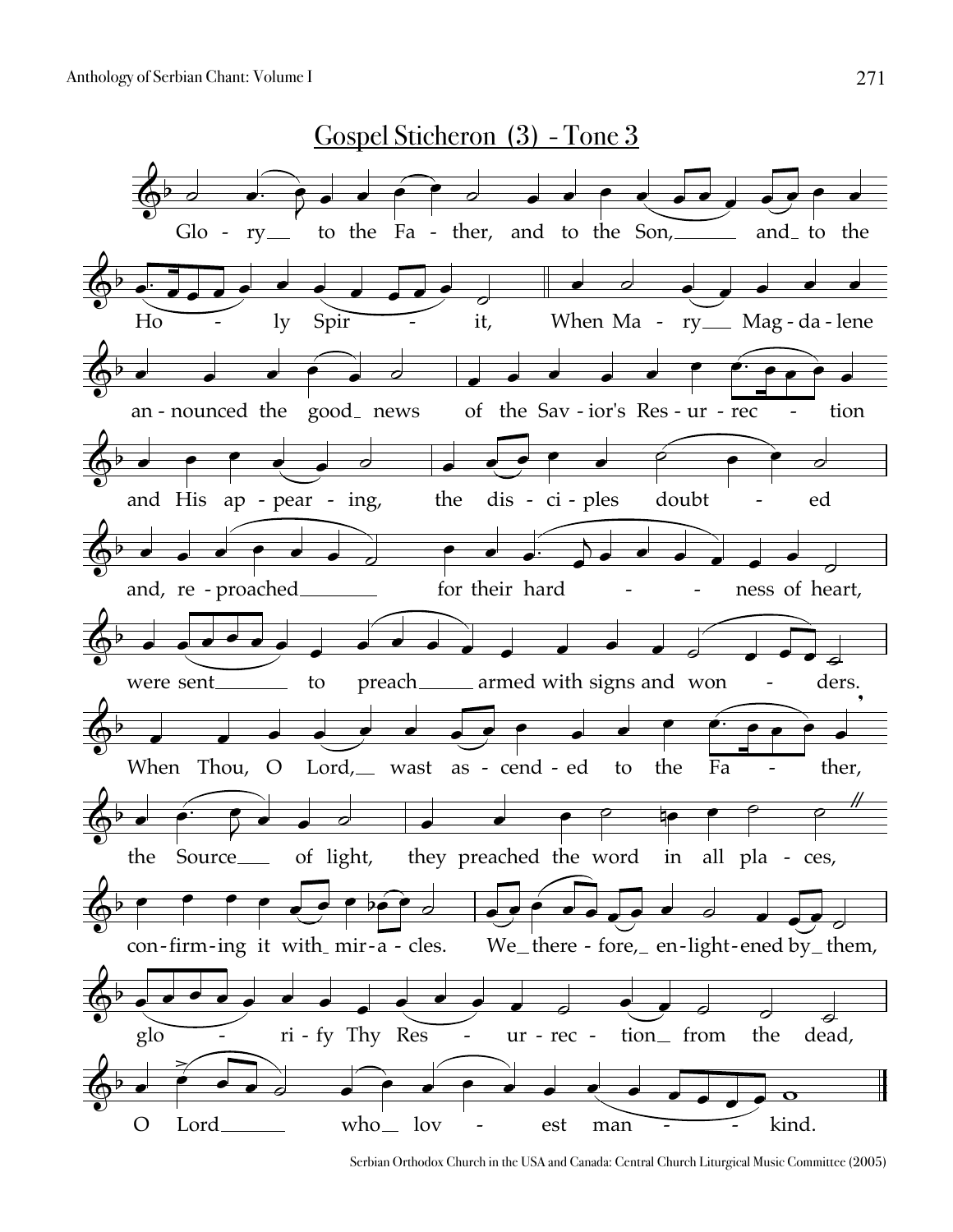

Serbian Orthodox Church in the USA and Canada: Central Church Liturgical Music Committee (2005)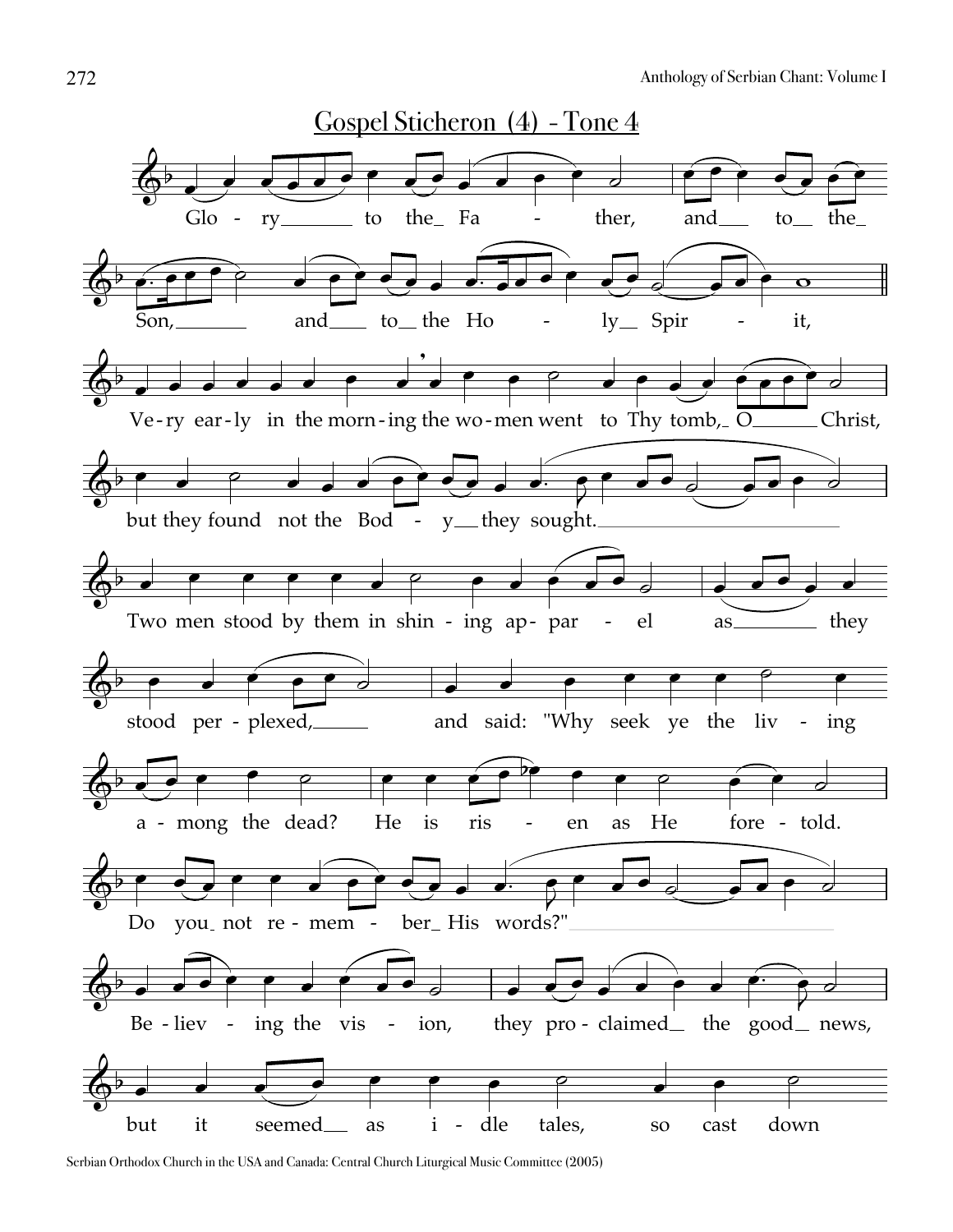

Serbian Orthodox Church in the USA and Canada: Central Church Liturgical Music Committee (2005)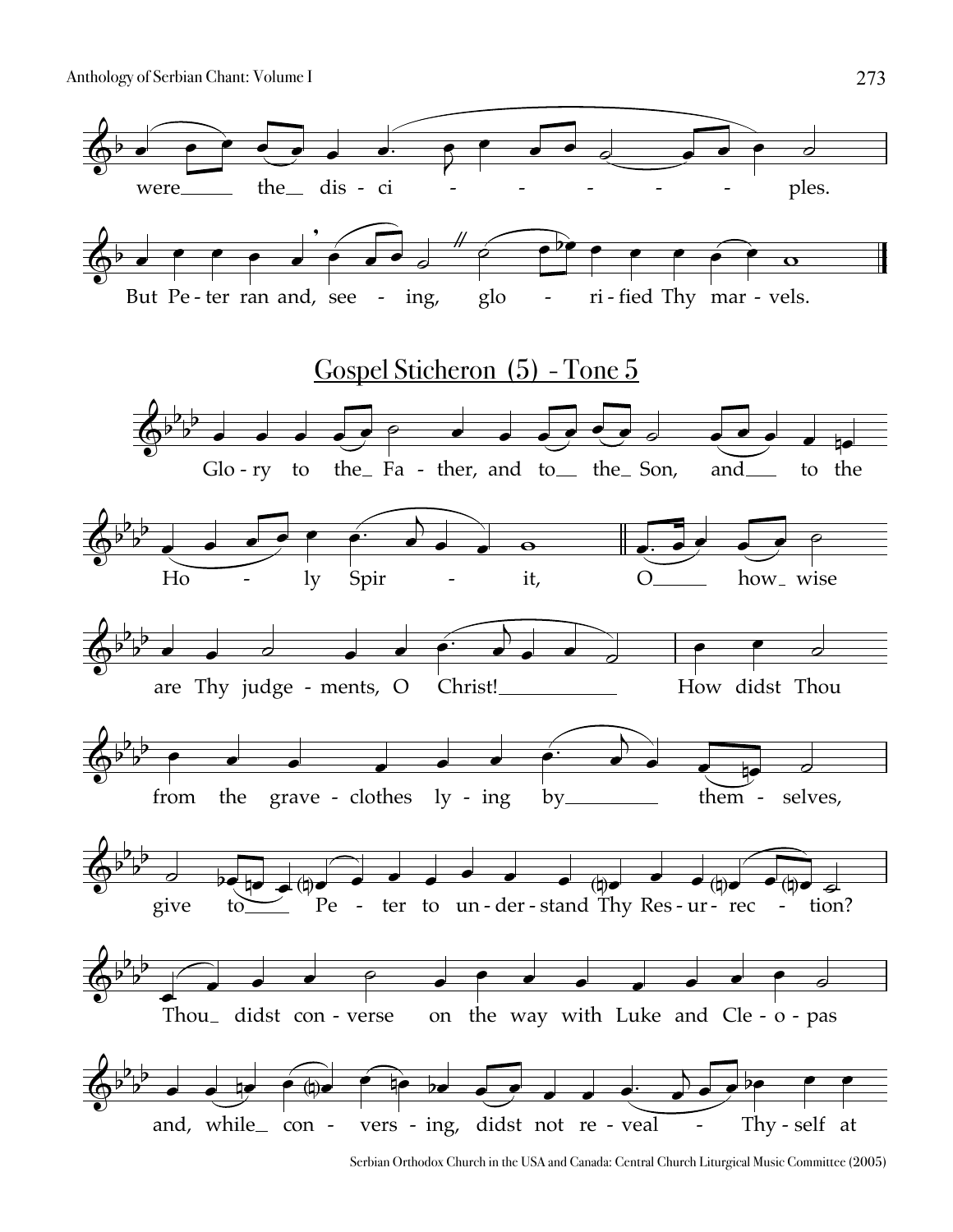

Serbian Orthodox Church in the USA and Canada: Central Church Liturgical Music Committee (2005)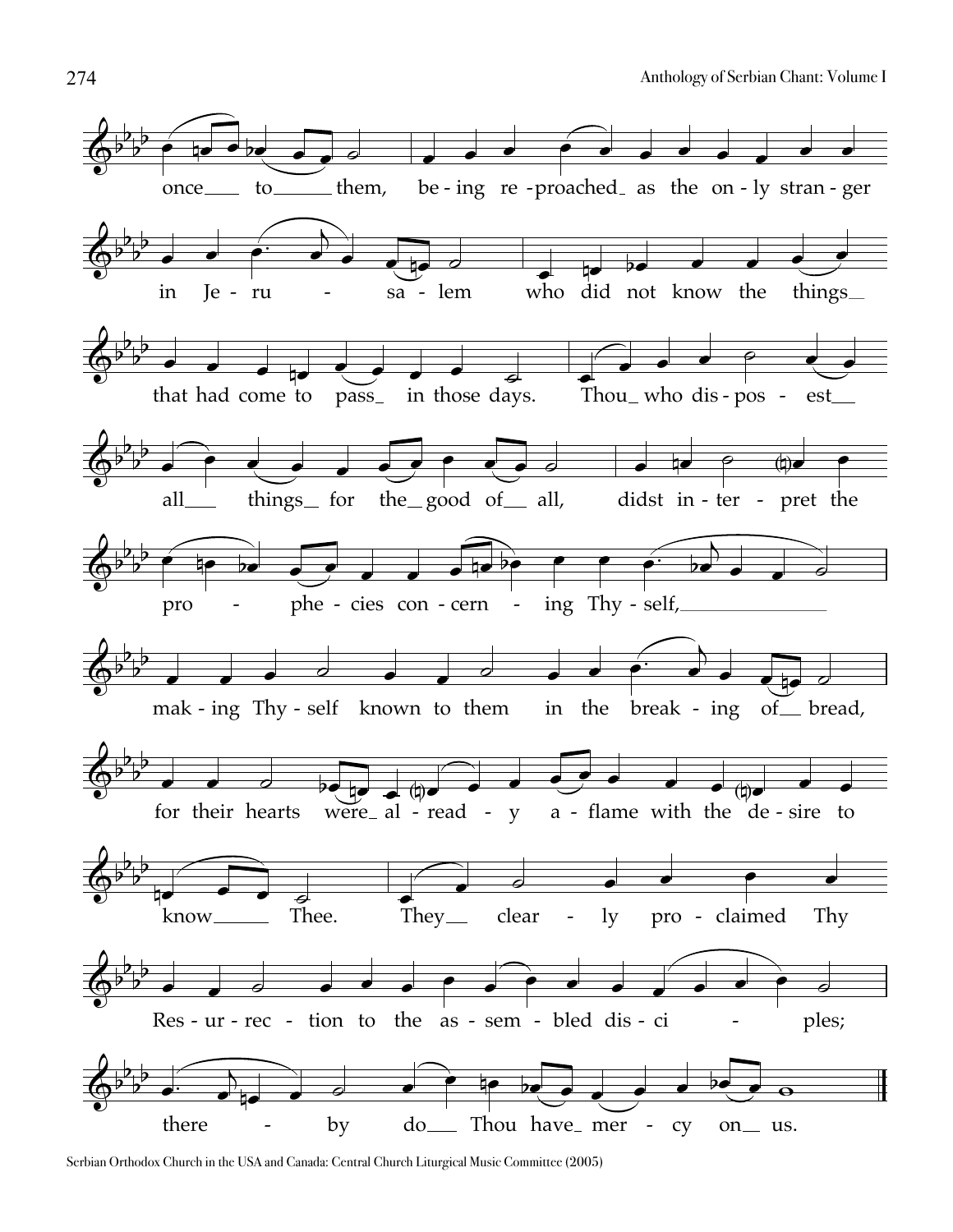

Serbian Orthodox Church in the USA and Canada: Central Church Liturgical Music Committee (2005)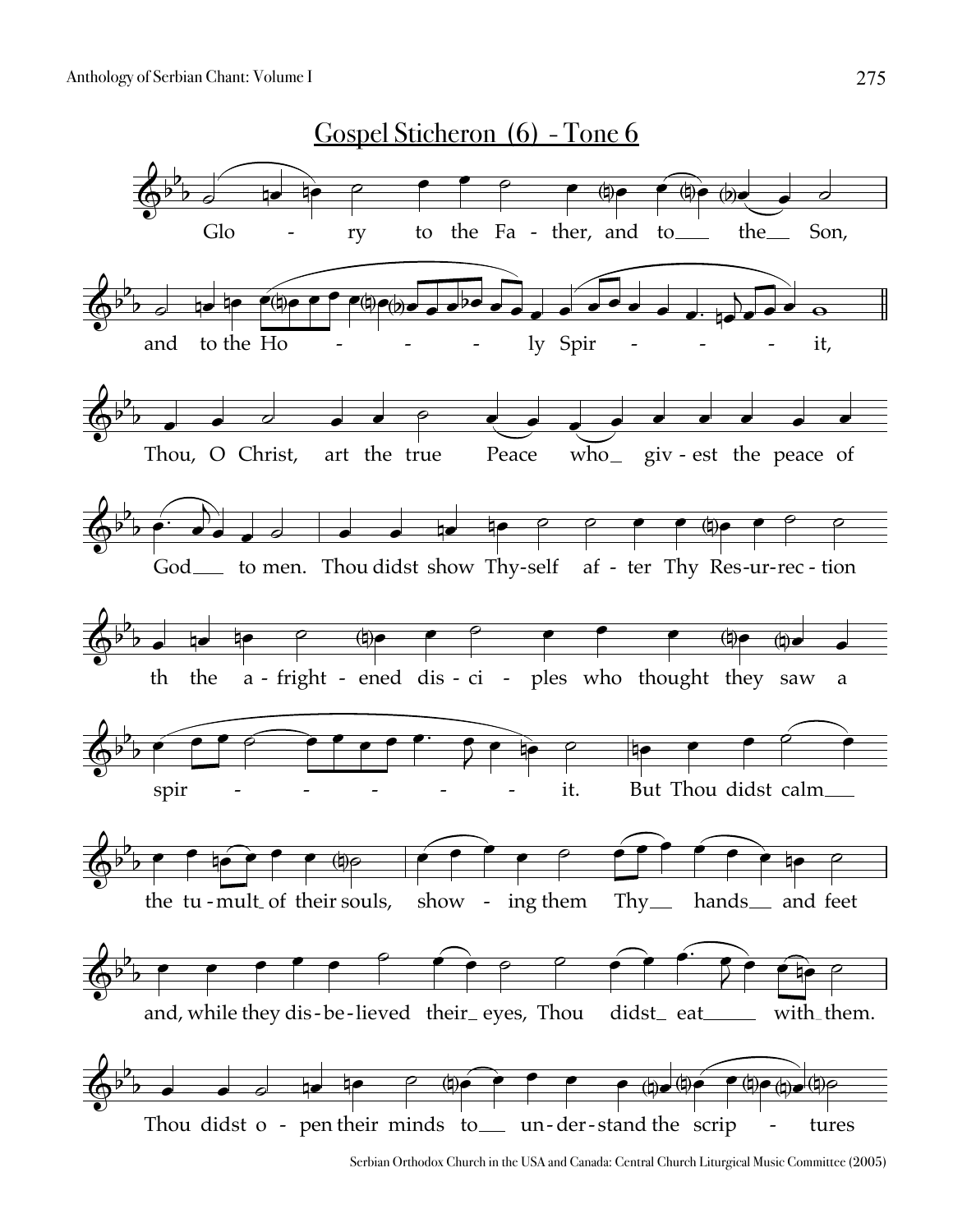

Serbian Orthodox Church in the USA and Canada: Central Church Liturgical Music Committee (2005)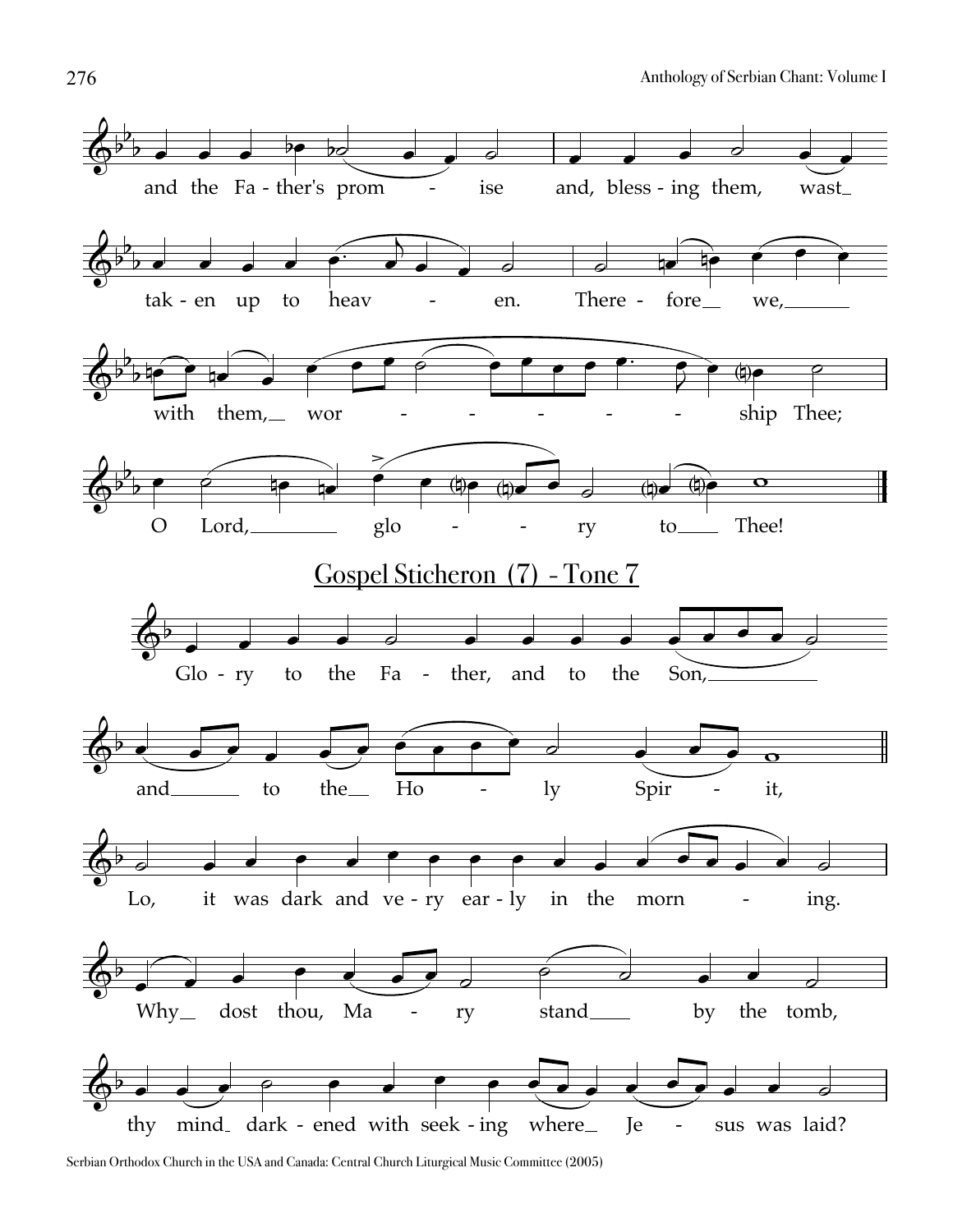

Serbian Orthodox Church in the USA and Canada: Central Church Liturgical Music Committee (2005)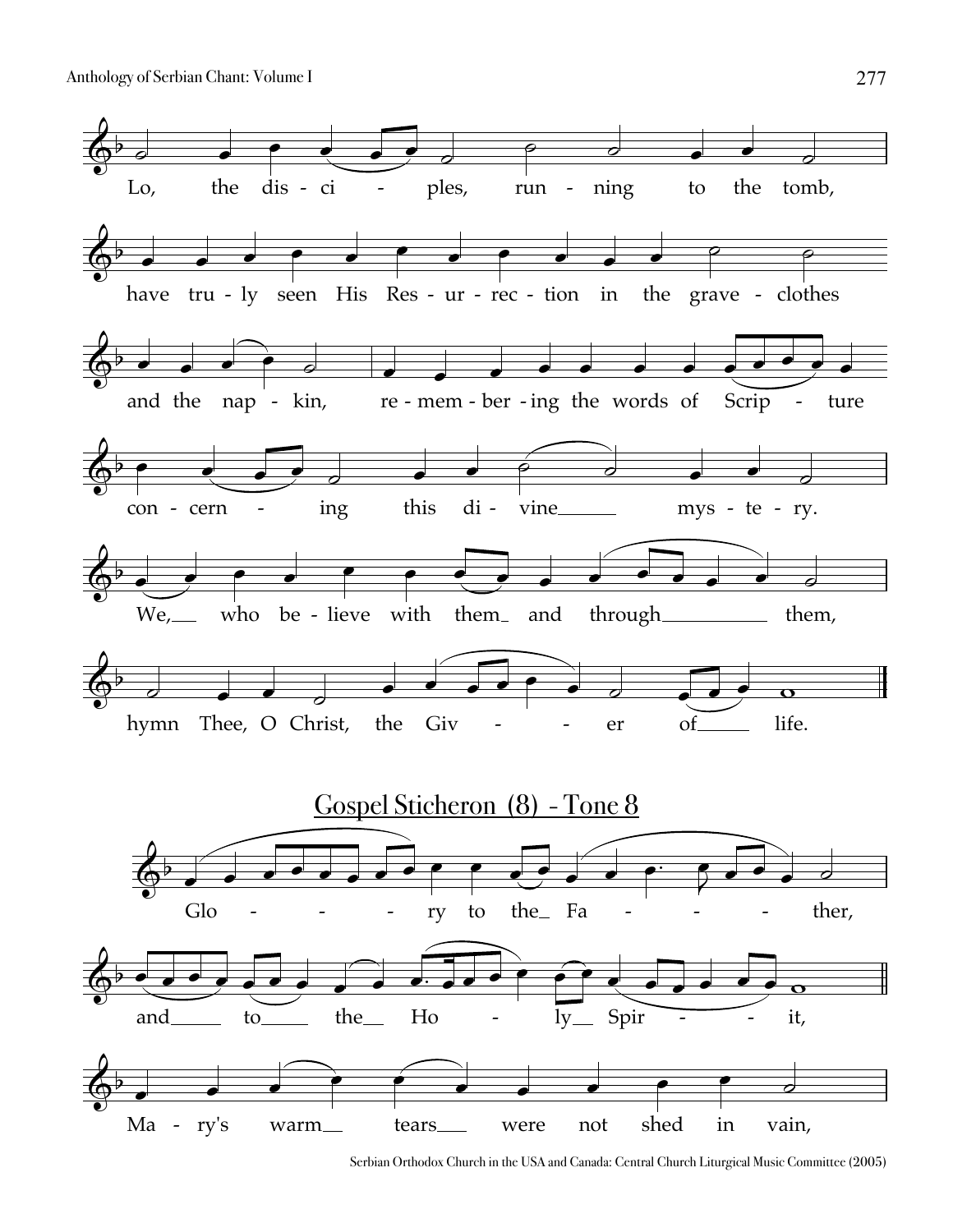

Serbian Orthodox Church in the USA and Canada: Central Church Liturgical Music Committee (2005)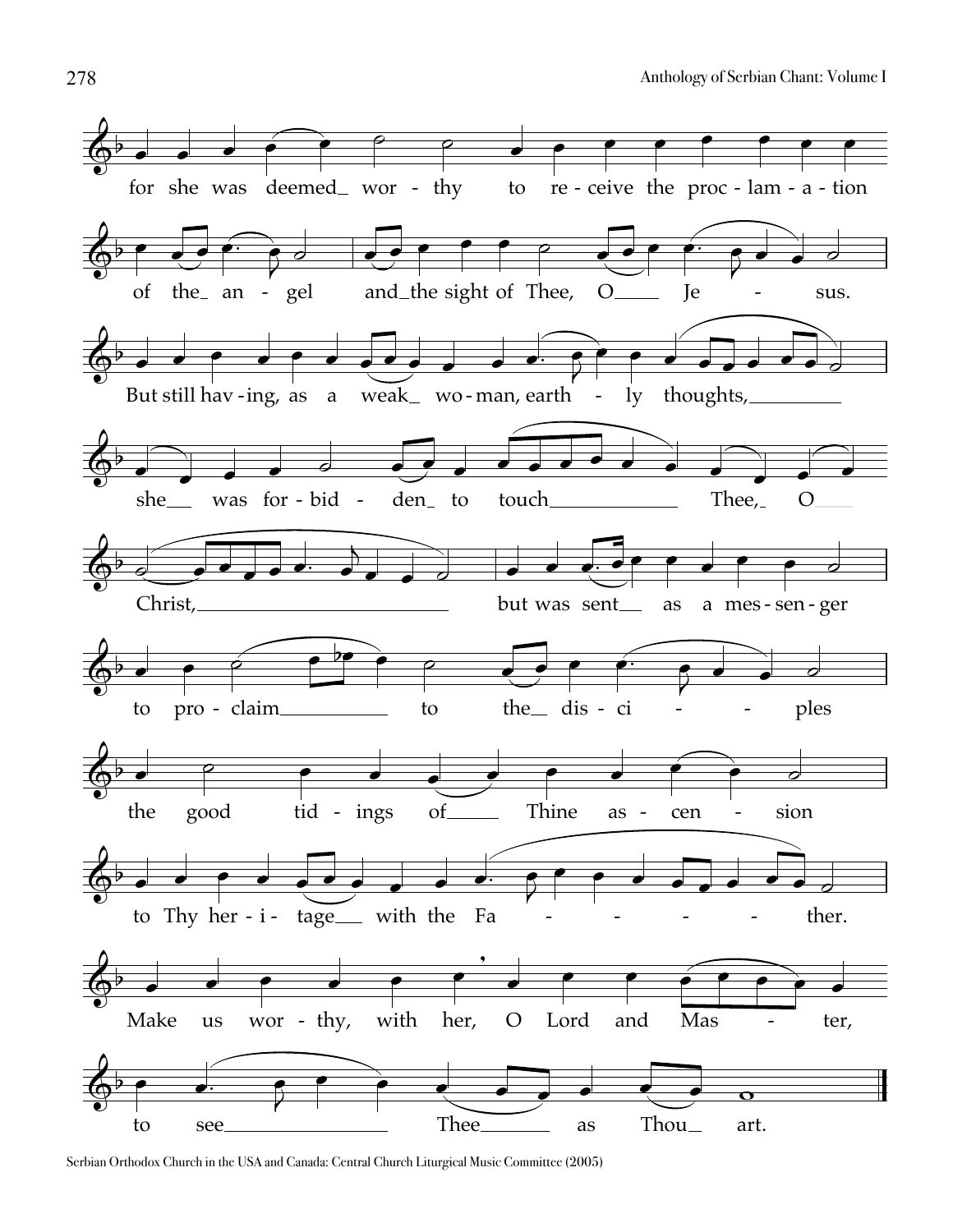

Serbian Orthodox Church in the USA and Canada: Central Church Liturgical Music Committee (2005)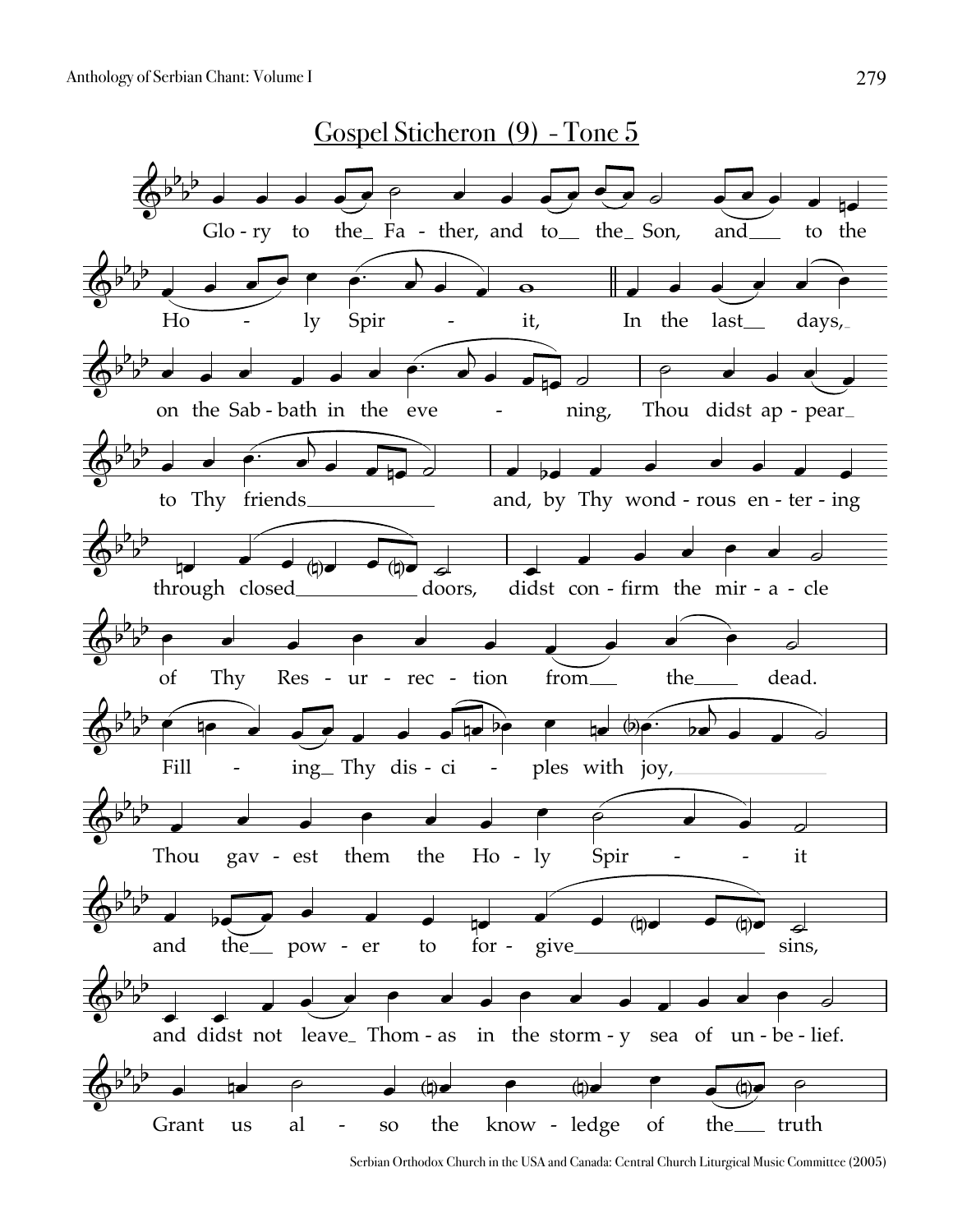

Serbian Orthodox Church in the USA and Canada: Central Church Liturgical Music Committee (2005)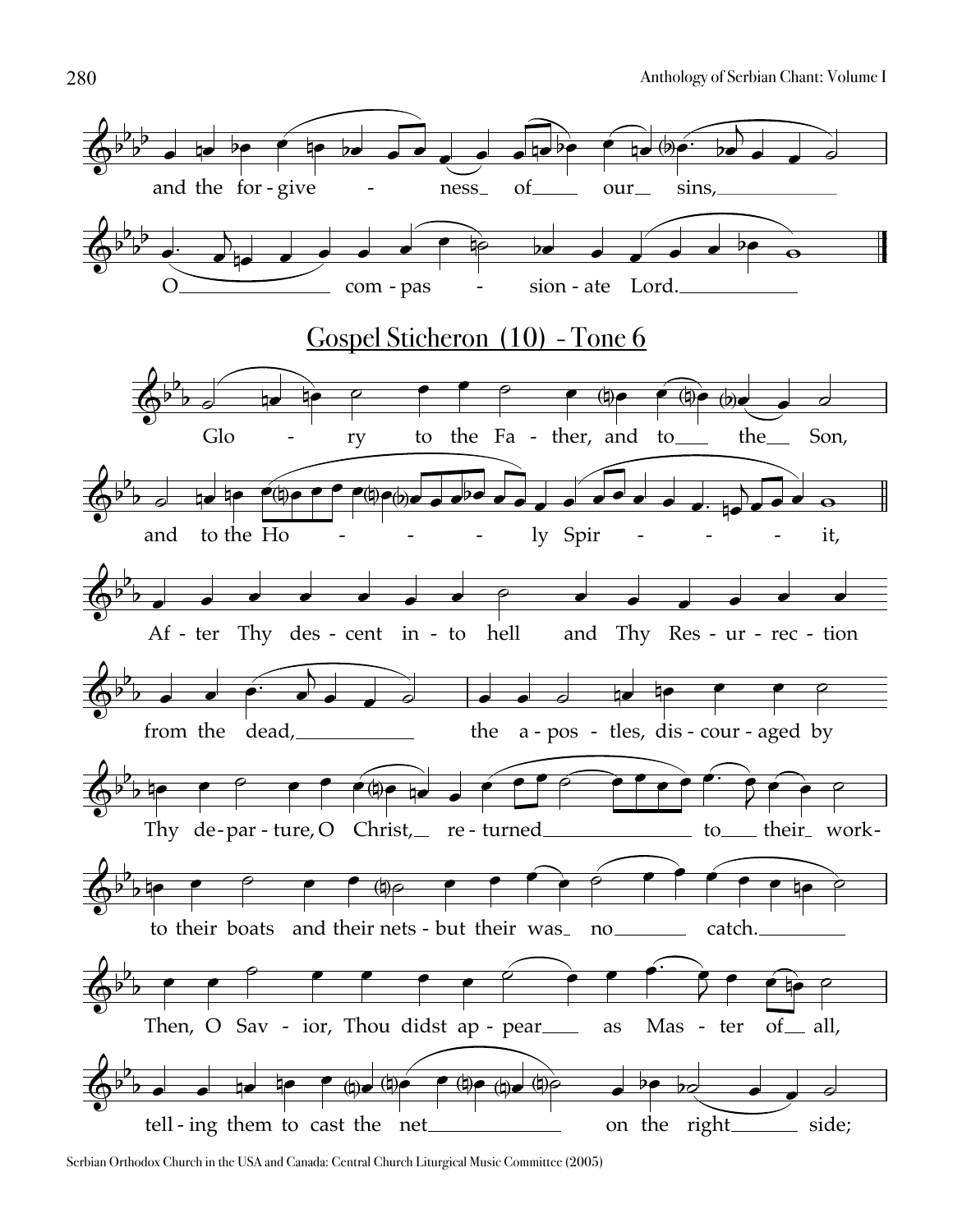

Serbian Orthodox Church in the USA and Canada: Central Church Liturgical Music Committee (2005)